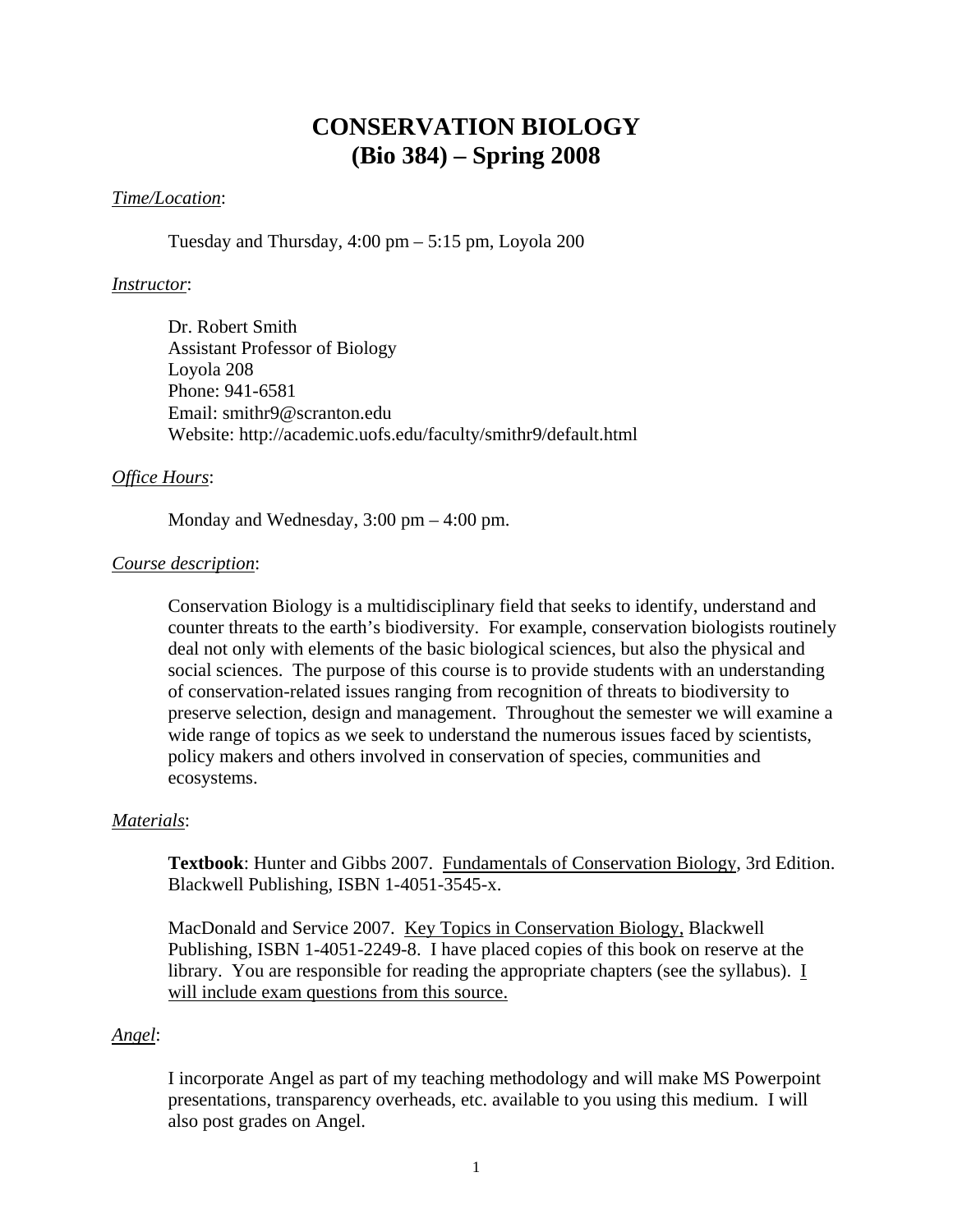Upon completion of this course, students will/will be able to:

- 1. Understand what conservation biology is, its history and how it differs from environmentalism.
- 2. Understand science as a way of knowing and how the scientific method is used to study conservation biology.
- 3. Discuss basic evolutionary concepts and principles, including variability, heritability, fitness, natural and sexual selection, evolutionary change, adaptation, microevolution and speciation.
- 4. Interpret charts and graphs used to display data.
- 5. Understand and be able to describe/discuss basic conservation concepts including
	- a. ecosystems, communities and populations.
	- b. what biodiversity is, how we measure it and why it is important.
	- c. threats to biodiversity and why, given past extinction events, the current rate of extinction is of concern.
	- d. what a species is, the intrinsic and instrumental value of species and how species assignment influences conservation efforts.
	- e. what genetic diversity is and the role it plays in conservation.
	- f. solutions to diversity threats, including preserve selection, design and management.
- 6. Discuss the human component to conservation, including such factors as the economics of conservation, along with the role of government, non-governmental organizations, corporations and communities in conservation.

## *Evaluation Methods:*

Student outcome will be assessed via three examinations, a comprehensive final and two case studies. The final exam is mandatory! You will have the option of writing a synthetic paper on an approved topic.

All exams will be of approximately similar format. Generally the first  $\frac{1}{4}$  is multiple choice, the next ¼ consists of fill in the blank and short answer questions which require no more than 2 sentences. The last ½ of the exam is a combination of moderate to longer essay questions, ranging in length from 1 paragraph to 1 plus pages to answer. Essay questions are designed to challenge students to think synthetically, to propose study designs to answer particular questions or to create/interpret graphical results in the context of a particular topic or concept. Exams cover material presented in class, homework problems, readings from your textbook, library reserve readings and any handouts I distribute.

Over the course of the semester you will complete **2** case studies. I have placed a number of studies selected from The National Center for Case Study Teaching in Science Case Collection on Angel from which you may choose. Acceptable studies for your first assignment are located in the folder marked Case Study #1 and for your second assignment in the folder marked Case Study #2. You may not submit the same case study twice.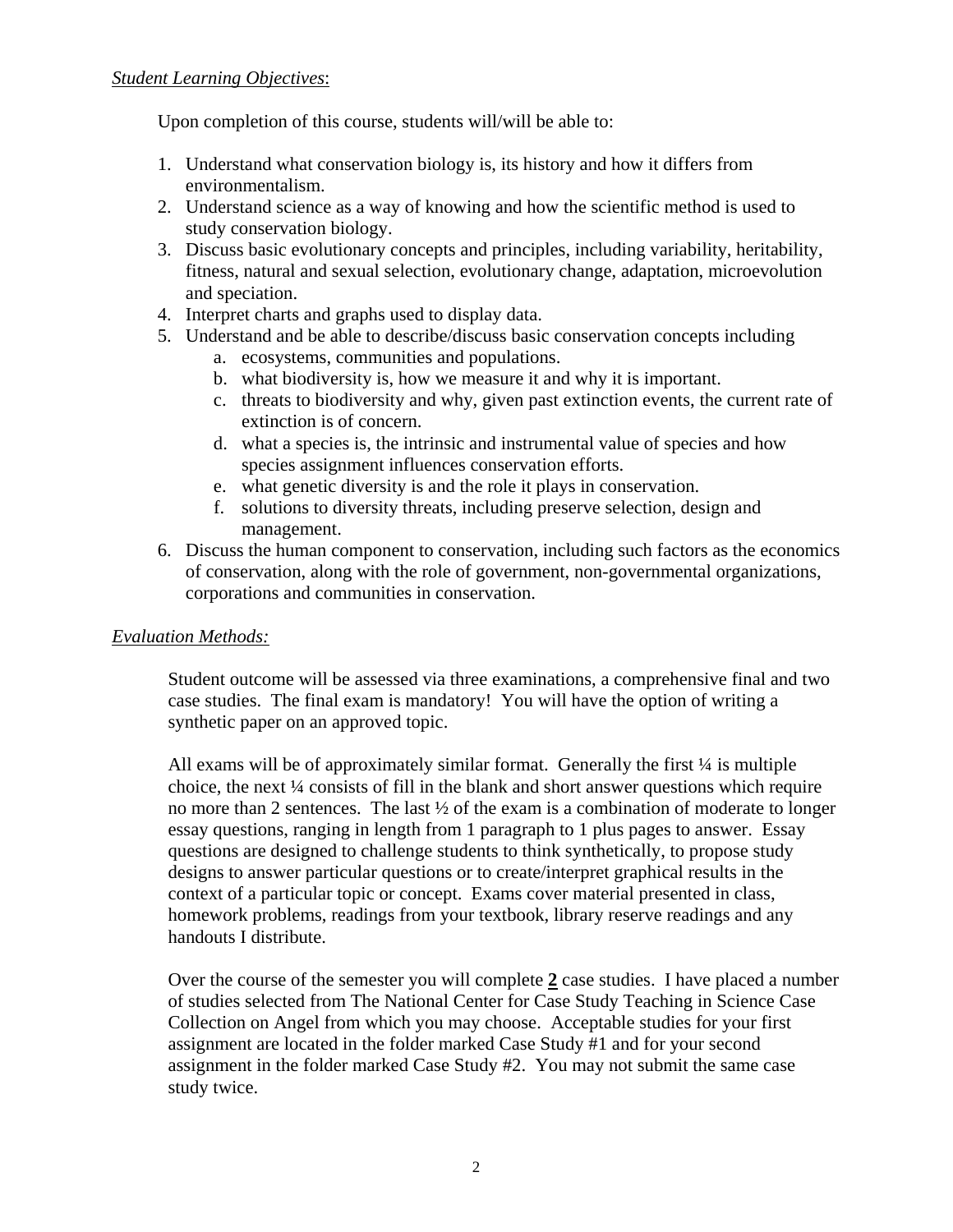The optional paper will be worth 100 points and can be used to augment your grade. If you choose to write a term paper your final grade will be determined based on 550 pts.

The paper must include at least **8 primary** source articles and have a text (not including Literature Cited) of 12 – 15 double-spaced pages. If you chose to do a paper:

- 1. You must have your topic approved by Friday, March 28th.
- 2. By Friday, April 11th you must provide me with a prospective title, a brief (preliminary) outline demonstrating preliminary exploration of your topic, and a list of at least 3 relevant primary articles you plan to use. If you do not turn this in you can not submit a term paper.
- 3. **If your topic is not approved or you do not turn in an outline you may not turn in a paper**.

Further expectations for the paper are provided on Angel.

## *Grading:*

Course grades will be determined by performance on the following assignments:

If you chose not to write the optional paper:

| Exams $I - III$                 | 100 pts. each |
|---------------------------------|---------------|
| Case Study #1                   | 25 pts.       |
| Case Study #2                   | 25 pts.       |
| <b>Comprehensive Final Exam</b> | $100$ pts.    |
| <b>TOTAL</b>                    | 450 pts.      |

| 100 pts. each |
|---------------|
| $25$ pts.     |
| 25 pts.       |
| 100 pts.      |
| 100 pts.      |
| 550 pts.      |
|               |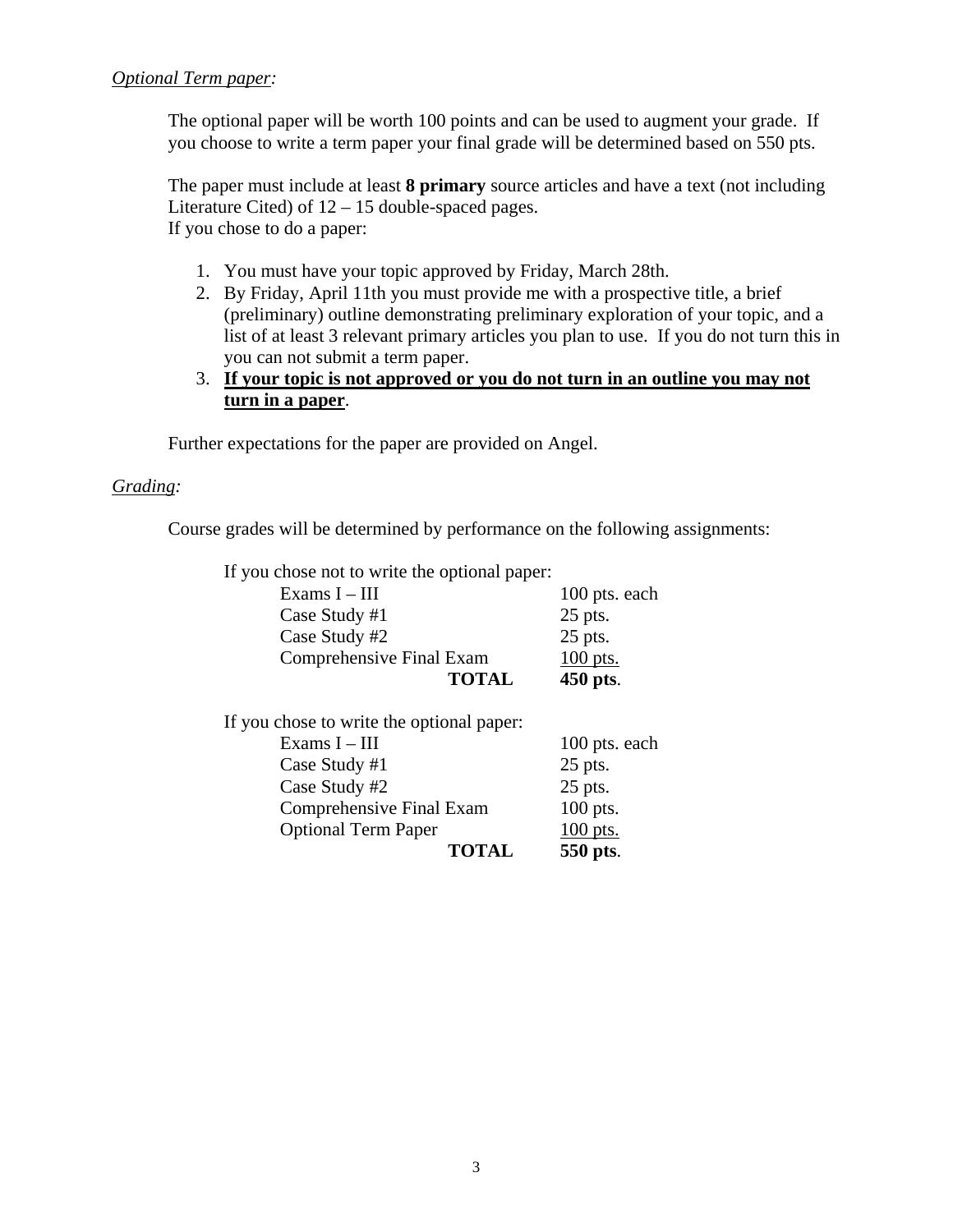Grades will be determined by dividing the total points earned by the total points possible and multiplying by 100. Grade assignments are below:

| Percentage | Grade earned | Percentage | Grade earned |
|------------|--------------|------------|--------------|
| $94 - 100$ |              | $73 - 76$  |              |
| $90 - 93$  | А-           | $70 - 72$  | $C_{\tau}$   |
| $87 - 89$  | $B+$         | $66 - 69$  | D+           |
| $83 - 86$  | В            | $60 - 65$  | I)           |
| $80 - 82$  | B-           | < 60       | F            |
| $77 - 79$  |              |            |              |

While I am happy to discuss grade-related issues with you I will not respond to emails asking about your grade. If you have grade-related questions (or wish to discuss anything else) please feel free to stop by my office.

## *Student Responsibilities*:

Students are responsible for all information presented in lecture, along with assigned readings and handouts. There is no strict attendance policy – coming to class is up to you. However, I strongly recommend that you attend all classes.

I have no tolerance for cheating. Students are expected to know and follow the University of Scranton policies concerning academic honesty.

## *Center for Teaching and Learning Excellence*

In order to receive appropriate accommodations, students with disabilities must register with the Center for Teaching and Learning Excellence and provide relevant documentation. Students should contact Mary Ellen Pichiarello (Extension 4039) or Jim Muniz (Extension 4218), 5th floor, St. Thomas Hall, for an appointment.

## *Important Dates:*

| Tuesday, 26 February | – Exam #1                           |
|----------------------|-------------------------------------|
| Thursday, 6 March    | - Case Study #1 Due                 |
| Monday, 17 March     | - First Day of Spring Break!        |
| Thursday, 3 April    | - Exam #2                           |
| Friday, 28 March     | - Optional Paper Topic Approval Due |
| Friday, 11 April     | - Optional Paper Outline due        |
| Thursday, 1 May      | - Exam #3                           |
| Thursday, 17 April   | - Case Study #2 Due                 |
| Friday, 2 May        | - Optional Term Paper due           |
| Exam Week            | - Comprehensive Final               |